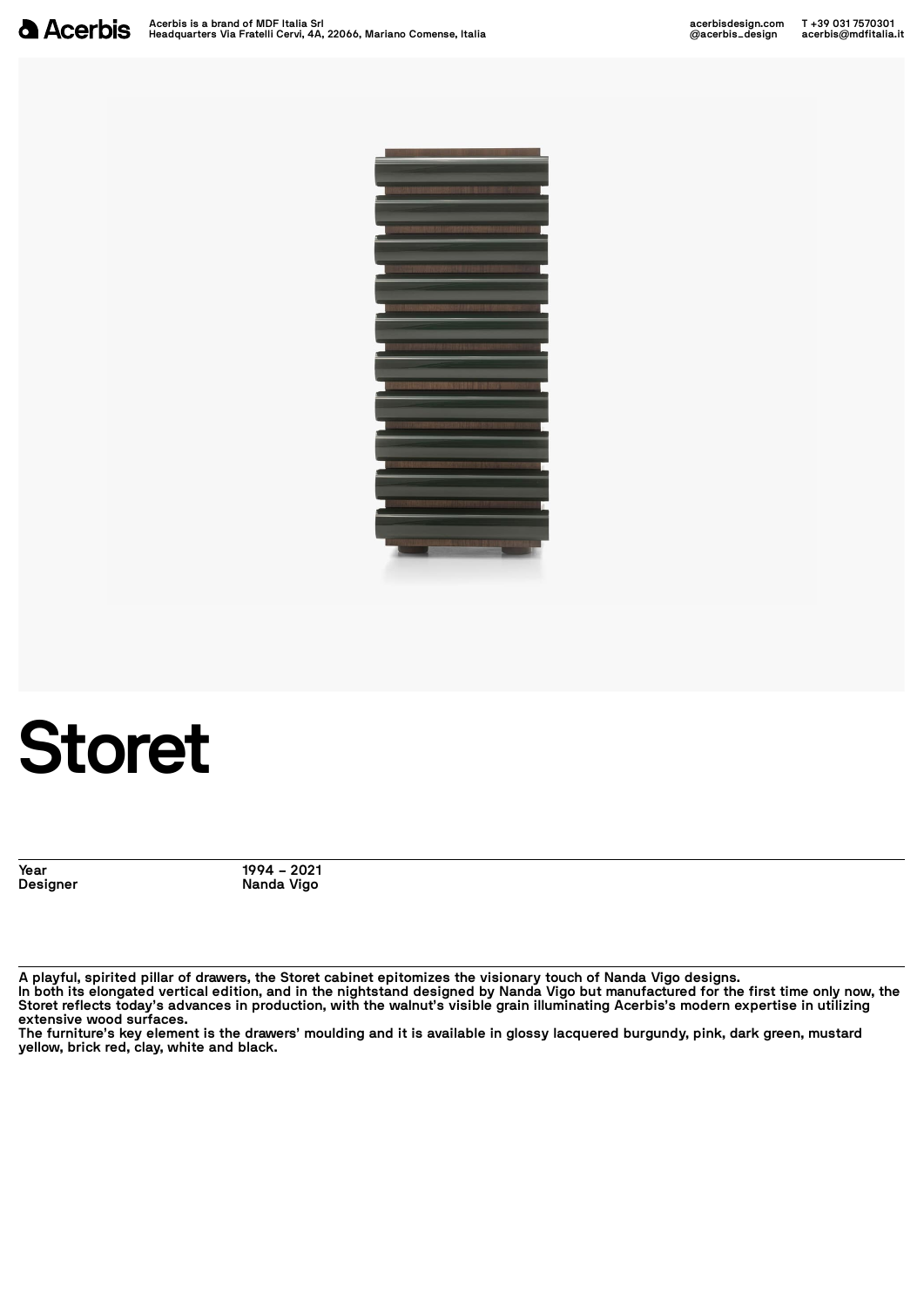## **Dimensions**



## **Finishes**

Chest of drawers' system made of medium density wood fiber with open grain brushed veneer in black ash and dark walnut

Finishes.<br>Drawers: glossy lacquered burgundy, pink, dark green, mustard yellow, brick red, clay, white SW and black.<br>Drawers: glossy lacquered burgundy, pink, dark green, mustard yellow, brick red, clay, white SW and black

**Frontal drawers LL09 LL15 LL23 LL24 LL20 LL21 LL22 LL06**

| Structure and internal drawers |  |  |  |
|--------------------------------|--|--|--|
| ES <sub>59</sub>               |  |  |  |
|                                |  |  |  |
|                                |  |  |  |